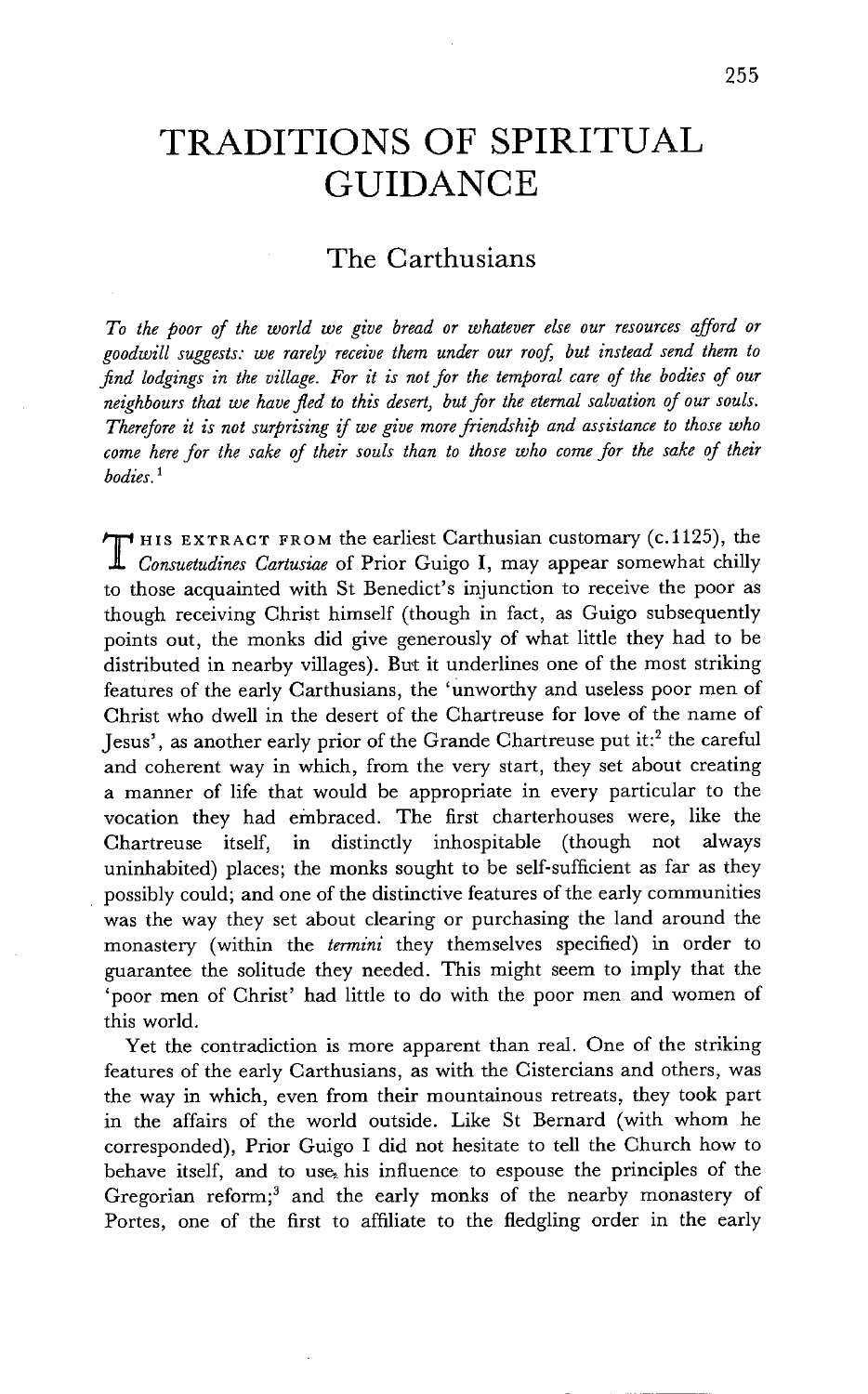twelfth century, wrote a number of letters offering detailed spiritual guidance both to religious and lay people. 4

For all the rigour of their asceticism, then, the early Carthusians did not see themselves as entirely cut off from the needs of the Church as a whole: indeed they saw their vocation not so much as a flight *from* the world as a *flight for* the world, and their way of life, centred upon what Guigo I called the *'quasi bina dilectio'* (almost twofold love, of God and of neighbour), as a challenge and even a witness to their contemporaries. The reluctance to help the physically poor was part of this asceticism, part of a means to a greater end: those who sought to live with the utmost simplicity and in the utmost poverty themselves would have little material wealth or property to share with others. What they could share was something altogether deeper: a *philosophia*, or 'lived wisdom', that might touch hearts and change lives far beyond the bleak *termini* of the charterhouse.

From the beginning, then, what the Carthusians had to offer was not material wealth (they have succeeded, perhaps to a greater extent than any other monastic order, in avoiding that altogether), nor even gems of individual guidance, but the witness of their lives. The Grande Chartreuse itself was founded by St Bruno, formerly chancellor of the cathedral at Rheims, in 1084; and it is clear that the distinctive lineaments and rhythm of the Carthusian life owe their origins to him, even though it was the fifth prior, Guigo I, who (as we have seen) first committed their customs to writing. The life was a coherent and carefully worked out blend of the cenobitic and eremitic, each fulfilling the other; and it was made possible by the institution of *conversi* who were not so much servants as lay *monks,*  and whose lives involved more manual labour than that of the choir monks, yet who from the start were clearly seen to be integral and full members of the whole community.

There were no novice masters in the early charterhouses; and monastic formation took place in the cell: Guigo I says that one of the experienced monks (as well as the prior) would be deputed to visit the novice there 'to instruct him in necessary things'.<sup>4</sup> The life of a Carthusian choirmonk was minutely prescribed, and with good reason: the balance of solitude and community, the blend of prayer, physical work, recreation and study was carefully structured and maintained. From the start, then, spiritual guidance in the charterhouse was primarily a group affair, not an individual one: the whole community, in their corporate liturgy, chapter meetings and recreation as well as in their long hours in solitude, took responsibility for one another; and their founder described their life as 'His [Christ's] school, under the discipline of the Holy Spirit' .6 Tilden Edwards has pointed out<sup>7</sup> that group spiritual direction is in fact the standard form of guidance in the Christian tradition; and the Carthusians were and still are among its exemplars. What this meant in practice is the subject of most of the remainder of this article.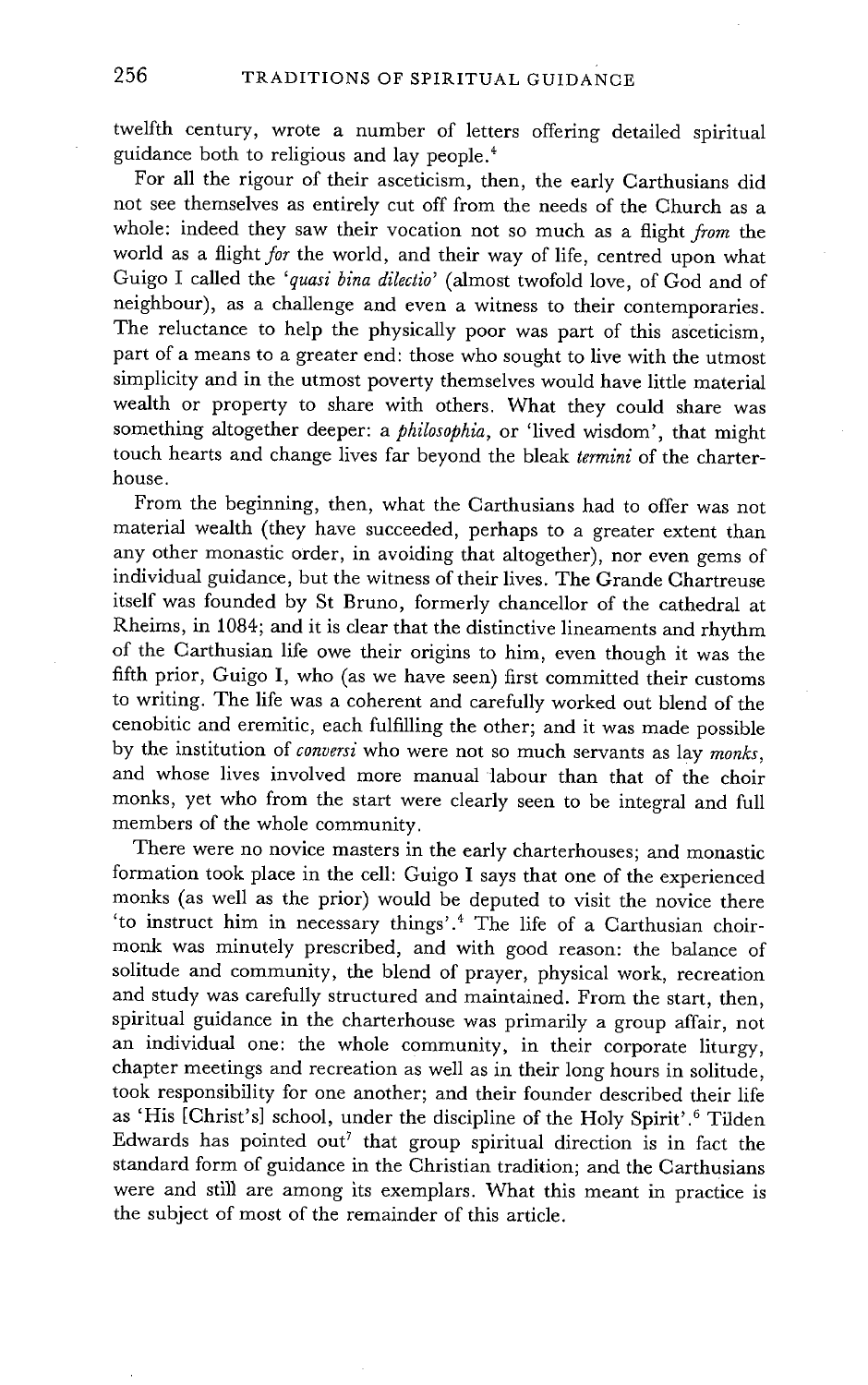### TRADITIONS OF SPIRITUAL GUIDANCE 257

First and foremost, and notwithstanding the emphasis on the community already noted, the Carthusian monk or  $\text{run}^3$  had to develop a considerable capacity for self-knowledge and awareness. In a remarkable set of meditations, written in about 1115, Guigo I reflected constantly and critically on his own experience and reactions. This is what he wrote about a disaster at Vespers:

Notice how, when you recently tripped up in front of the brethren by saying one antiphon instead of another, your mind tried to think of a way of putting the blame on something else--either on the book itself, or on some other thing. For your heart was reluctant to see itself as it really is, and so it pretended to itself that it was different, inclining itself to evil words to excuse its sin. The Lord will reprove you, and set before you what you have done: you won't be able to hide from yourself any longer, or to escape from yourself.<sup>9</sup>

Some of the meditations are extremely short, such as the pithy Meditation 87: 'Insult any harlot you like--if you dare'. Invariably, however, the emphasis is upon self-scrutiny:

There are certain tastes, like that of honey; and there are certain temperaments and passions, like those of the flesh. When these things are either taken away or damaged, notice how this is for you *(quornodo sit tibi vide). 1°* 

It is also worth noting that this self-scrutiny involves a genuinely pastoral concern for others:

Notice how you can, in the hope of what is to come, love the harvest in the young shoot, and the twisted tree-trunk. In the same way you must love those who are not yet good . . .

Not much is gained if you take away from a person something that he holds onto wrongly; but it is if, by our words of encouragement and by your example, you get him to let it go of his own accord... $^{11}$ 

This is not unhealthy self-absorption, but the indispensable precondition, not only for the Carthusian life, but for any life centred upon love: indeed the psychological acuteness of Guigo's emphasis on understanding yourself and reflecting on your reactions to all that happens to you is remarkable. To know ourselves, as Guigo makes clear throughout his 476 meditations, is to become aware both of our inherent predisposition to run away from the truth, and of the divine love existing deep within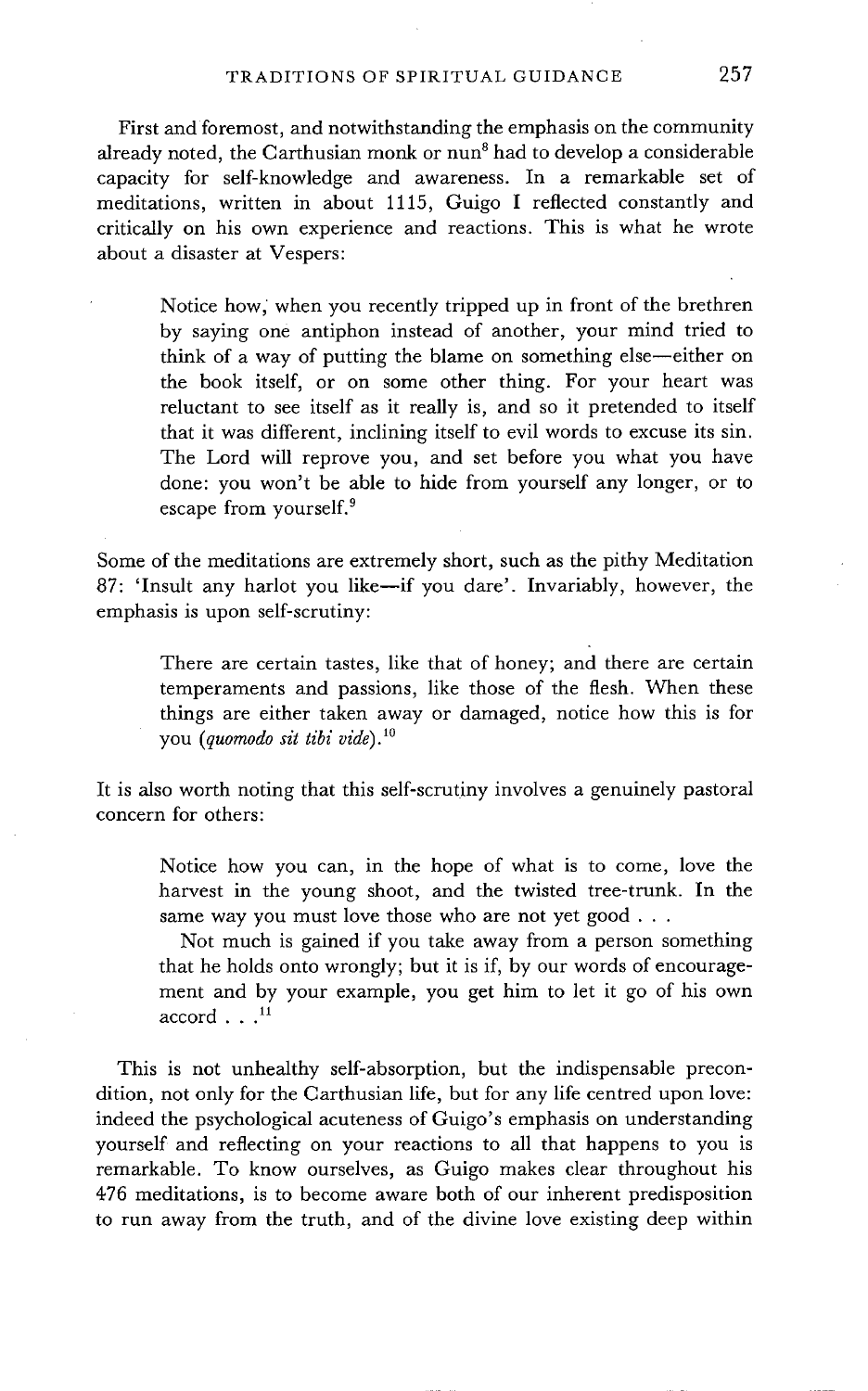us. Yet to face this truth will invariably be painful: for it is not just the truth, but the truth *crucified,* that we are called to worship *('Sine aspectu et decore crucique affixa, adoranda est veritas'); 12* and by discovering what it means to love God without condition or strings attached, we are freed from the dependence on (or possessiveness of) others in order to love them as we should do-to seek their true good, not simply what we think is good for them. The theology of love underpins the whole of St Bruno's and Guigo's conception of the Carthusian life, and informs its most practical prescriptions; and this constant and rigorous probing of one's own interior intentions and reactions is its most fundamental prerequisite.<sup>13</sup>

Secondly, the Carthusian life was characterized by the coherent interweaving of theology and lifestyle, of the individual and corporate, that is embodied by the Latin word *utilitas.* In his meditations Guigo I wrote:

Happy is the person who chooses somewhere he may work without anxiety. Now this is a sure choice and worthwhile thing to work at *(labor utilis)--the* desire to do good to all, so that you want them to be people who do not need your help. For the more people seem to be concerned with their own interests (propriis utilitatibus), the less they are doing what is good for them. For this is the distinctive good *(propria utilitas)* of each individual-to want to do good to all. But who understands this?

Whoever, therefore, seeks to work for his own good, not only does not find it, but also incurs great harm to his soul. For while he seeks his own good, which cannot be sought at all, he is rejected by the common good, that is, by God. For just as there is one nature for everyone, so also there is one common good *(ira et utilitas). 14* 

It is worth noting in passing Guigo's psychological perception here too: the emphasis upon seeking to set people free from being dependent on your help is a fundamental aspect of all spiritual direction. The emphasis on the *common* good, on the essentially corporate aspect of Carthusian spirituality, is even more important however, and underlines the stress on group support and guidance referred to above. And the integrated nature of their lives went further than that: both Guigo I and the Carthusians of Portes, writing letters of spiritual guidance, stressed the interweaving of what was traditionally called 'spiritual exercise' (the fourfold monastic pattern of reading, meditation, prayer and contemplation) with public liturgical worship, physical exercise, study and other aspects of the common life. This a crucial point: whether later Carthusian (and other) writers, such as Guigo II, (whose *Scala daustrdium* or 'Ladder of Monks' became very popular after his death in c.119015) explored in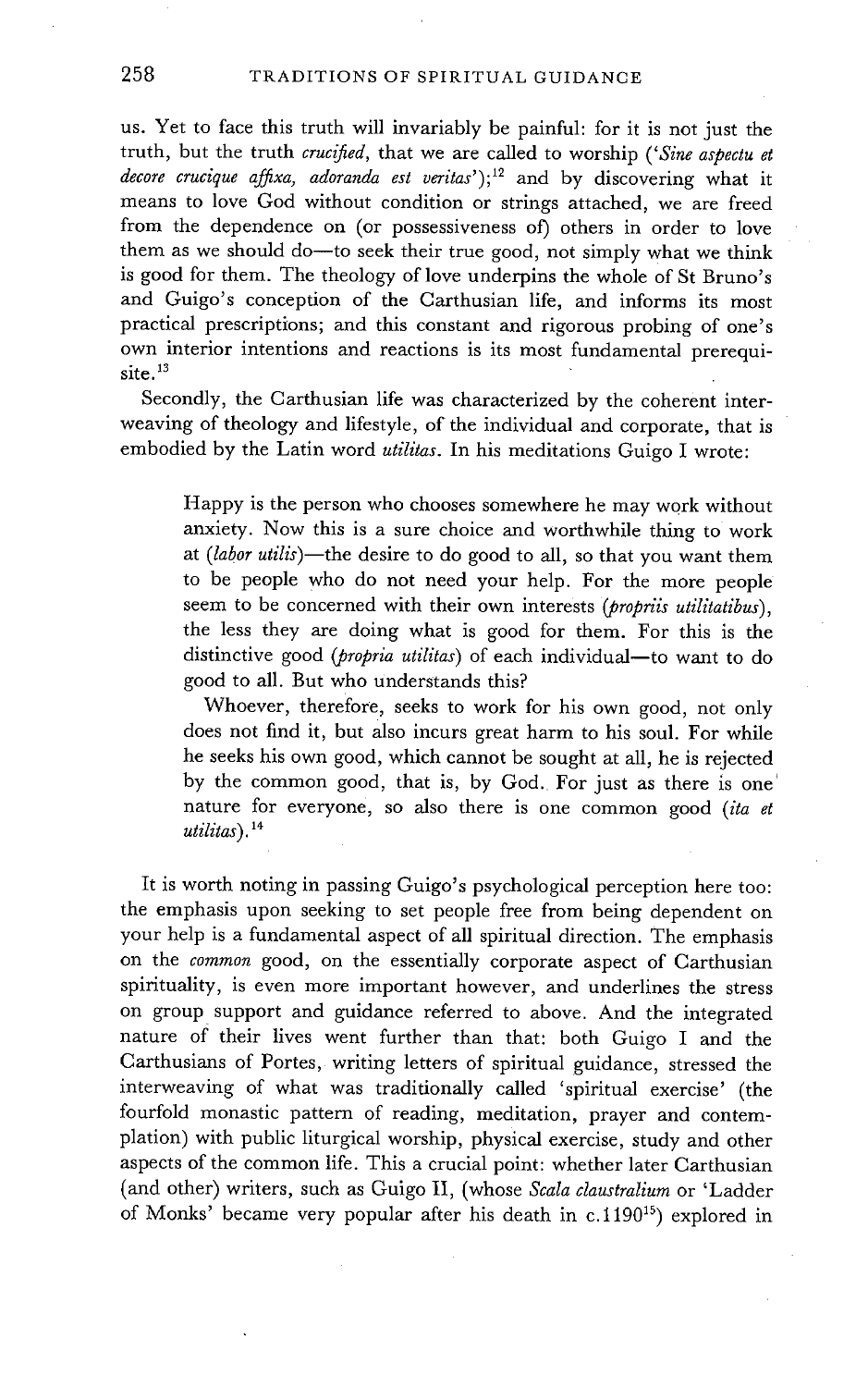great detail the relationship between the four different ingredients of 'spiritual exercise', Guigo I shows no interest in that at all, instead concentrating on emphasizing the relationship between all of them and the other, more corporate, aspects of the Carthusian life, as well as to the heart of the monastic vocation itself.<sup>16</sup> Love of God, and of neighbour-the two parts of the *quasi bina dilectio* belong together: by devoting his life to those exercises which, in the context of solitude and poverty, dispose him to receive and be transformed by the love of God, the monk who has apparently renounced his neighbour discovers instead the surest possible means of loving him.

This exploration of the practice and theology of the early Carthusians may appear to have very little to do with the wider subject of spiritual guidance within the Carthusian tradition as a whole. In fact, however, it has everything to do with it: the distinctive features of Carthusian spiritual guidance are not to be found by examining later works which happen to have been written by Carthusians but which in most cases could as easily have been written by members of any religious order, but by coming to see that it was their whole lives, and above all their *common* life, which was their primary contribution to the lives of others. When Guigo I wrote his life of St Hugh of Grenoble (and, to a considerable extent, when Adam of Eynsham wrote the life of another early Carthusian, St Hugh of Lincoln), he was not producing just another work of hushed hagiography, but offering what is in effect the essence of the Carthusian life as it could be (and was) lived by busy Christians 'in the world': both Hughs were bishops, both were described as incarnating the theology of love which lay at the heart of the Carthusian vocation, and as seeking, in lives unconditionally devoted to God alone, to be free to discern others' true worth as well as to issue prophetic warnings about social and ecclesiastical evils. Instead of simply giving the world aims, the Carthusians gave it people: a significant number of bishops and others emerged during the centuries from the *termini* of the charterhouses. Instead of compromising their own form of life, they offered its virtues, suitably adapted, for those living in the world.

Not everyone, then, has to renounce everything and don the white Carthusian cowl in order to recognize, and live, the distinctive principles and dynamic which informed and still inform their vocation. The slow and costly process of reflecting regularly on your own experience and reactions, and above all on your own motives and intentions; the concern to foster a thoroughgoing openness, even passivity, towards God in order to be more free to love other people without seeking to dominate or manipulate them; the willingness to work away at creating (and helping others to create) a pattern of life that integrates both solitude and common life in such a way as to fulfil each; and the readiness to seek a genuine simplicity of life which might help you live in loving and hidden identification with the physically poor and deprived--all these are essential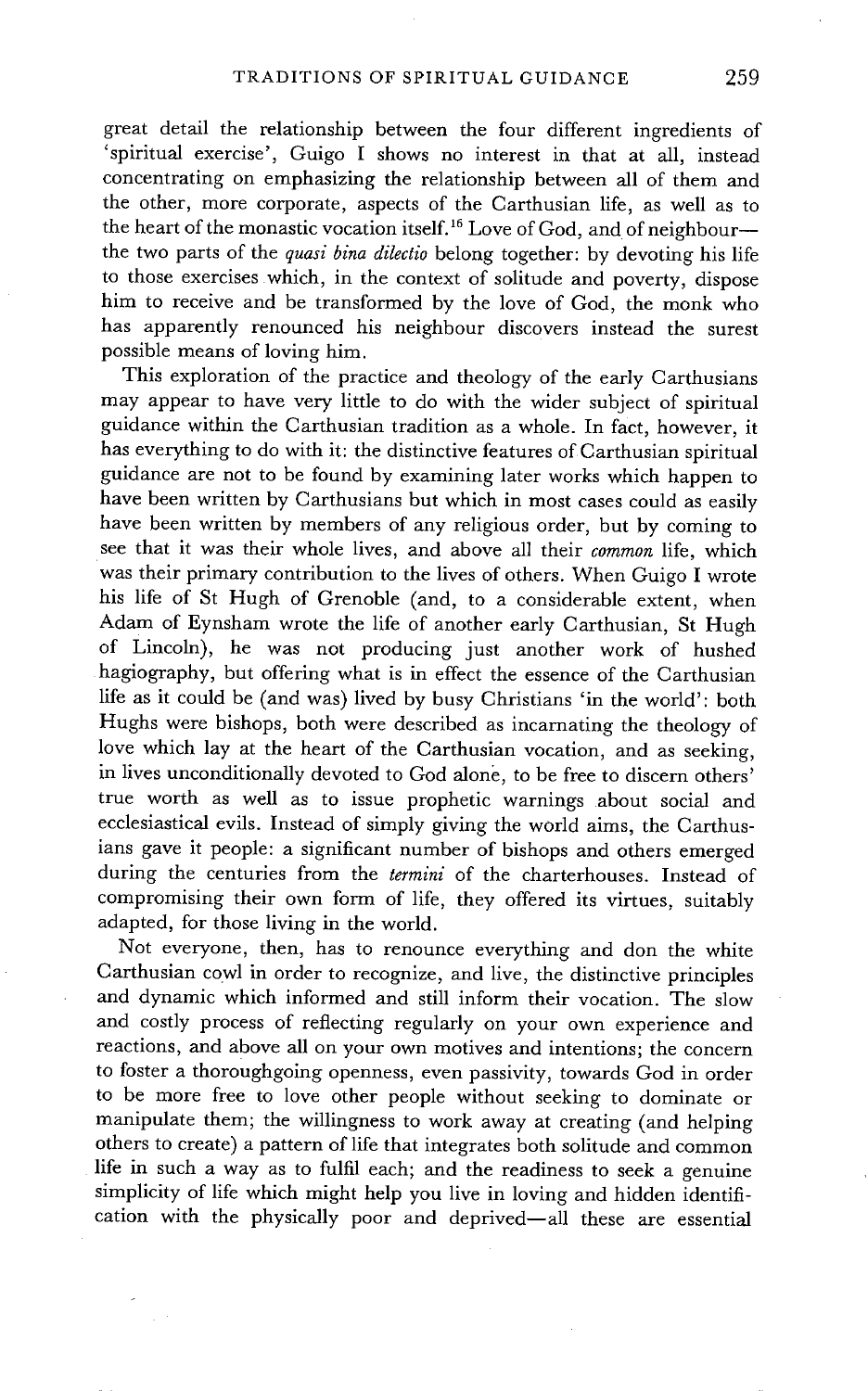dimensions of any authentic Christian spirituality. And to achieve them we will need guidance; not only, or even primarily, the one-to-one individual guidance that has in recent years become popular, but also the kind of critical yet loving mutual support and encouragement that a group, family or Christian parish community can offer its members, not by the eloquence of its speech or even by the quality of each person's private piety, but precisely by the openness and attentive love which informs its common life.

The spirituality of the Carthusian life was influenced, like that of any other order, by the prevailing insights and circumstances of the times; and most of the authors and texts mentioned in the remainder of this article wrote letters and treatises on spiritual guidance which in large part could have been written by members of any contemporary enclosed order. The 1972 Statutes of the Order contain restrictions in this respect which not all former Carthusians have observed. The Statutes explicitly say, for example:

We never give spiritual direction by letter; nor may any of us preach in public. If seculars do not benefit from our silence, much less will they from our speech.<sup>17</sup>

From earliest times, however, the Carthusians were able to reach people without speaking: Guigo I himself describes in detail the distinctively Carthusian form of *praedicatio muta*, which was the copying of manuscripts, a form of apostolate peculiarly well suited to contemplative monks. This practice continued thereafter: Michael Sargent has pointed out the way in which late medieval Carthusian monks, particularly (though not only) in England, translated and copied earlier spiritual texts, partly in order to make them available to a wider literate (but. not Latin-reading) lay audience, partly to combat the spread of Wycliffite and other forms of heresy.<sup>18</sup> This is important: the Carthusians have never entirely separated theology from spirituality, and have never entirely lost their concern for truth, even in periods when the practice of prayer was at its most affective. The 'Mirrour of the Blessed Life of Jesu Christ' by Nicholas Love (c.1410), a Carthusian of Mount Grace,Yorkshire, is a good example of this: it is a translation of an earlier work by the Pseudo-Bonaventure, and its popularity suggests that it served both a devotional and a propagandist purpose. 19

The writings of some later Carthusians certainly suggest that their *praedicatio* was anything but *muta--and* (as has already been said) much of it contains little that is distinctively Carthusian. Ludolph of Saxony, for example, who was a monk of the charterhouse of Coblenz and who lived from 1295 to 1377, wrote a Life of Christ which (to judge by the number of manuscript copies and printed editions) was widely disseminated: its emphasis on *irnitatio Christi* was typical of the age, though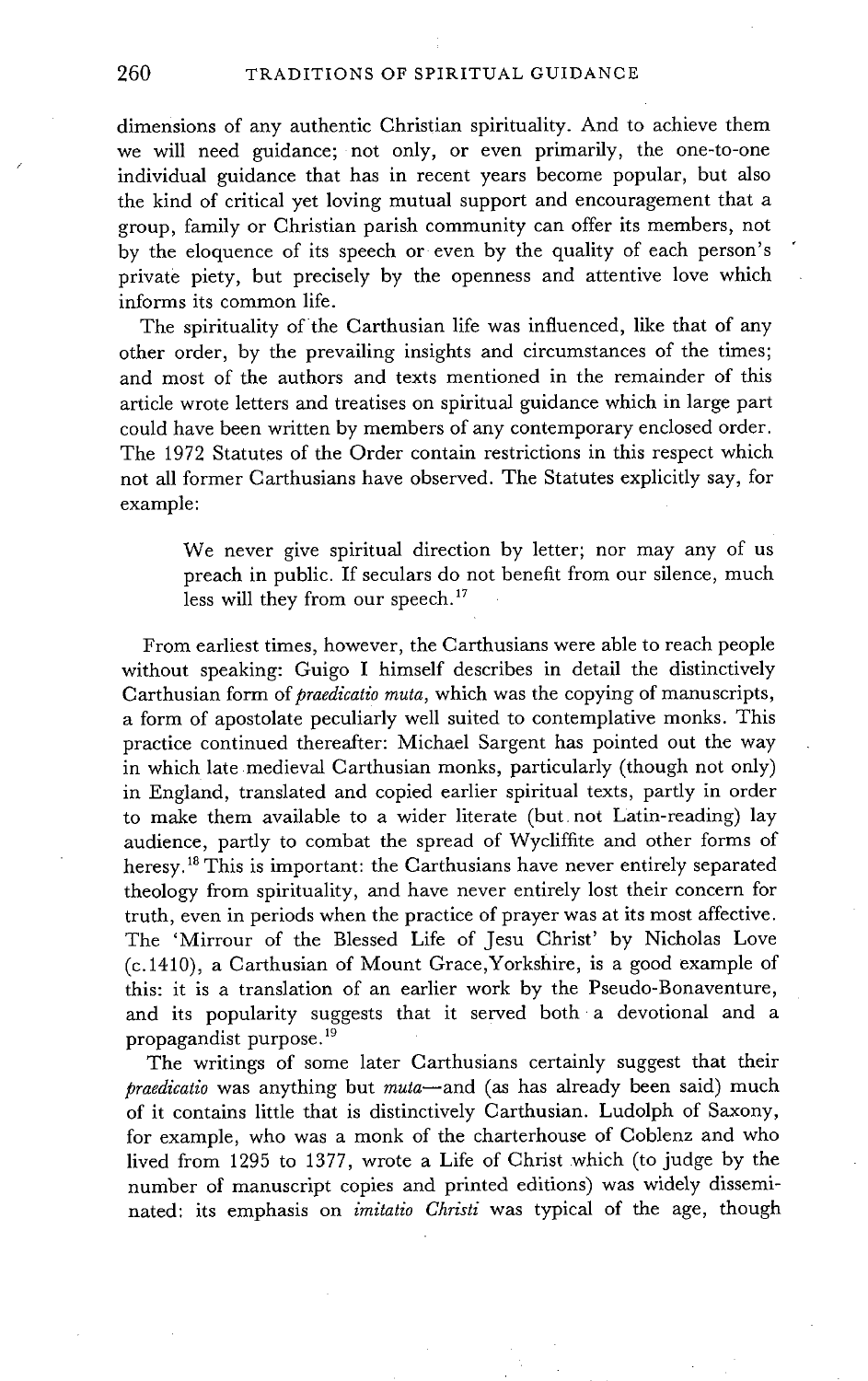Ludolph's reflections on the delights of natural beauty recall similar passages in the beautiful letter of St Bruno to his friend Raoul le Verd.<sup>20</sup> Others produced works that were more explicitly concerned with spiritual guidance: Robert, a monk of the charterhouse of Le Parc-en-Charnie in France who died in 1388, wrote *Le chastel periUeux,* a treatise written to his cousin, who was a Benedictine nun: it is full of practical advice about contemplative prayer, praying in common, the sacramental life and other subjects likely to be of interest to both religious and lay readers.<sup>21</sup> Others seem to have acquired something of a reputation as spiritual guides: the prolific Denys, a Dutch Carthusian who lived from 1402 to 1471, wrote innumerable letters of counsel, only a few of which survive, and also complete sequences of sermons, both for religious and for those 'in the world': his complete works fill over forty substantial volumes. Finally, Richard Methley (1451-1528), also of Mount Grace, wrote a number of treatises on the monastic and spiritual life, and appears to have been in some demand as a director.<sup>22</sup>

As time passed, then, the Carthusians became involved in the practice of spiritual guidance to a degree far greater than was envisaged either by their founders or by their modern successors. And yet the *primary* concern of the Carthusians has never been spiritual guidance, but the way of living which, as we have seen, was their most distinctive act of witness. The establishing in 1984 of the first Carthusian monastery in the Third World, in southern Brazil, illustrates this point: their principal contribution to the poor among whom they now live is likely to be this hidden and loving identification, in the crucified *pauper Christus,* that is articulated in the Carthusian vocation, rather than any commitment to an active apostolate. And to a society less committed than ours to the pursuit of privatized perfection, such an apostolate might be infinitely more fruitful than we suppose. Why? Because, better than any frantic activist, it may help us all to rethink our values: in the desert, waiting and passivity and silence are inherently creative, not useless; apparent redundance in the world's eyes and your own can allow God to use you for his purposes; in and through the poor, the solitary and the powerless, God ushers in the kingdom of heaven. The most recent Statutes of the Order express this with simple eloquence:

In choosing this, the 'best part', it is not our advantage alone that we have in view; in embracing a hidden life we do not abandon the great family of our fellow men; on the contrary, by devoting ourselves exclusively to God we exercise a special function in the Church where things seen are ordered to things unseen, exterior activity to contemplation...

If, therefore, we are truly living in union with God, our minds and hearts, far from becoming shut up in themselves, open up to